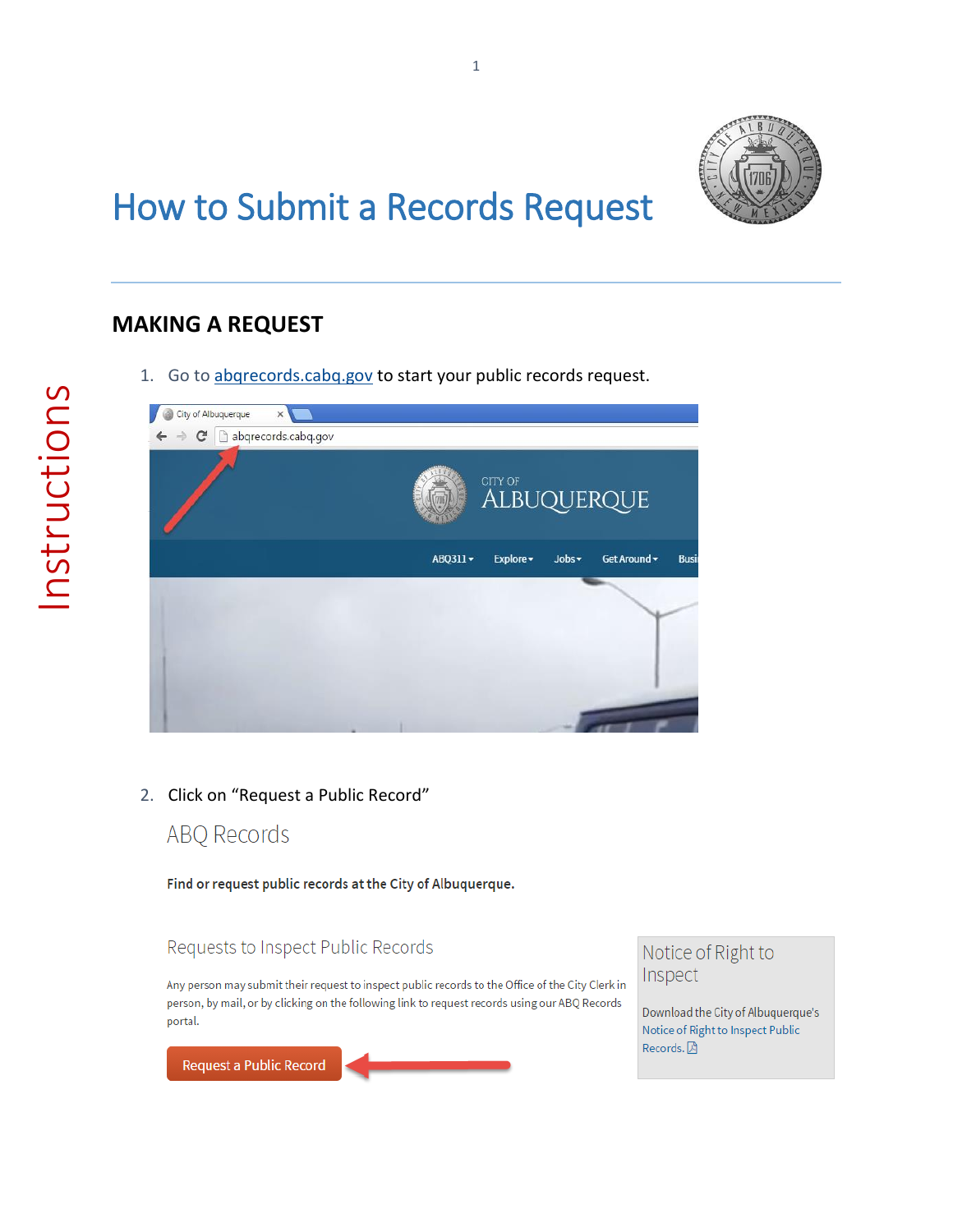3. From the home page, click on "MAKE REQUEST":

| <b>ABQ Records</b>                                                                                                                                                                                     |                        |                           |
|--------------------------------------------------------------------------------------------------------------------------------------------------------------------------------------------------------|------------------------|---------------------------|
|                                                                                                                                                                                                        | <b>SEARCH</b>          | <b>MAKE REQUEST</b>       |
| ABQ Records allows you to submit your public records request                                                                                                                                           | Search 2424            | Make a new public records |
| online as well as send and receive updates regarding your request.<br>This is part of the City's ongoing effort to make government more<br>transparent and easy for you to request the records you are | requests and counting. | request.                  |
| seeking. To get started click the MAKE REQUEST button on this                                                                                                                                          |                        |                           |
| page.                                                                                                                                                                                                  |                        |                           |

4. Enter the description of your request in the description box. NOTE: Click in the box or press the tab button once your description is complete.

#### **REQUEST A PUBLIC RECORD**

Documents, photos, emails, texts, videos, data and other records

v

#### A Everything in this request box will be displayed publicly.

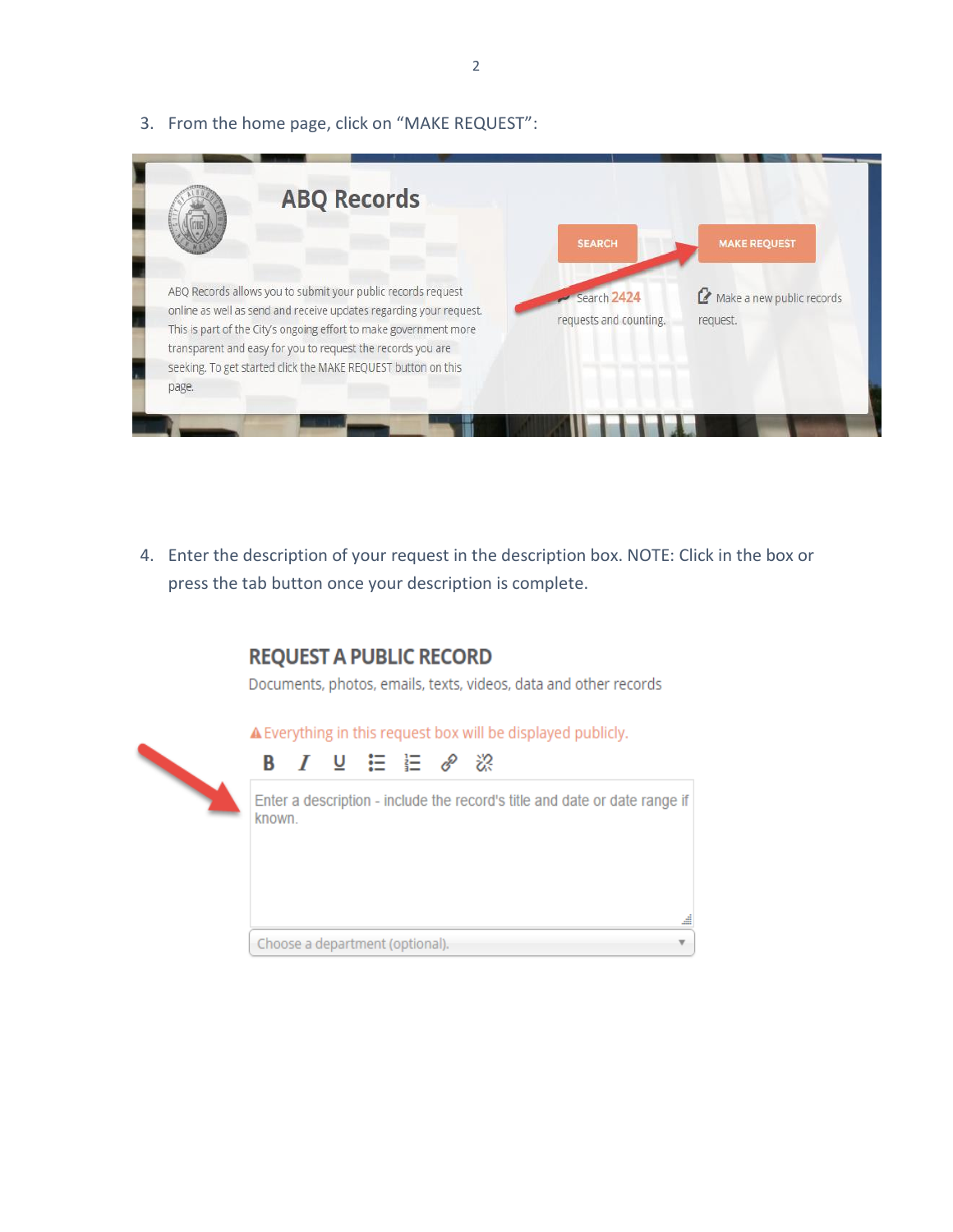5. Look out for a "Smart Alert" that might immediately direct you to the records you are seeking right away, or refer you to the agency that maintains the information you are looking for

| <b>REQUEST A PUBLIC RECORD</b>                                                                                 |  |
|----------------------------------------------------------------------------------------------------------------|--|
| Documents, photos, emails, texts, videos, data and other records                                               |  |
| A Everything in this request box will be displayed publicly.<br>B <i>I</i> U I I <i>e</i> 22                   |  |
| I am requesting a copy of my birth certificate.                                                                |  |
|                                                                                                                |  |
| Δ<br>Birth Certificates are maintained on the Vital Records<br>Department website for the State of New Mexico: |  |
| http://nmhealth.org/about/erd/bvrhs/vrp/                                                                       |  |
|                                                                                                                |  |
| Choose a department (optional).                                                                                |  |

6. Choose the department you want to request the records from. NOTE: If you do not know the department that maintains the records, you may leave it blank.

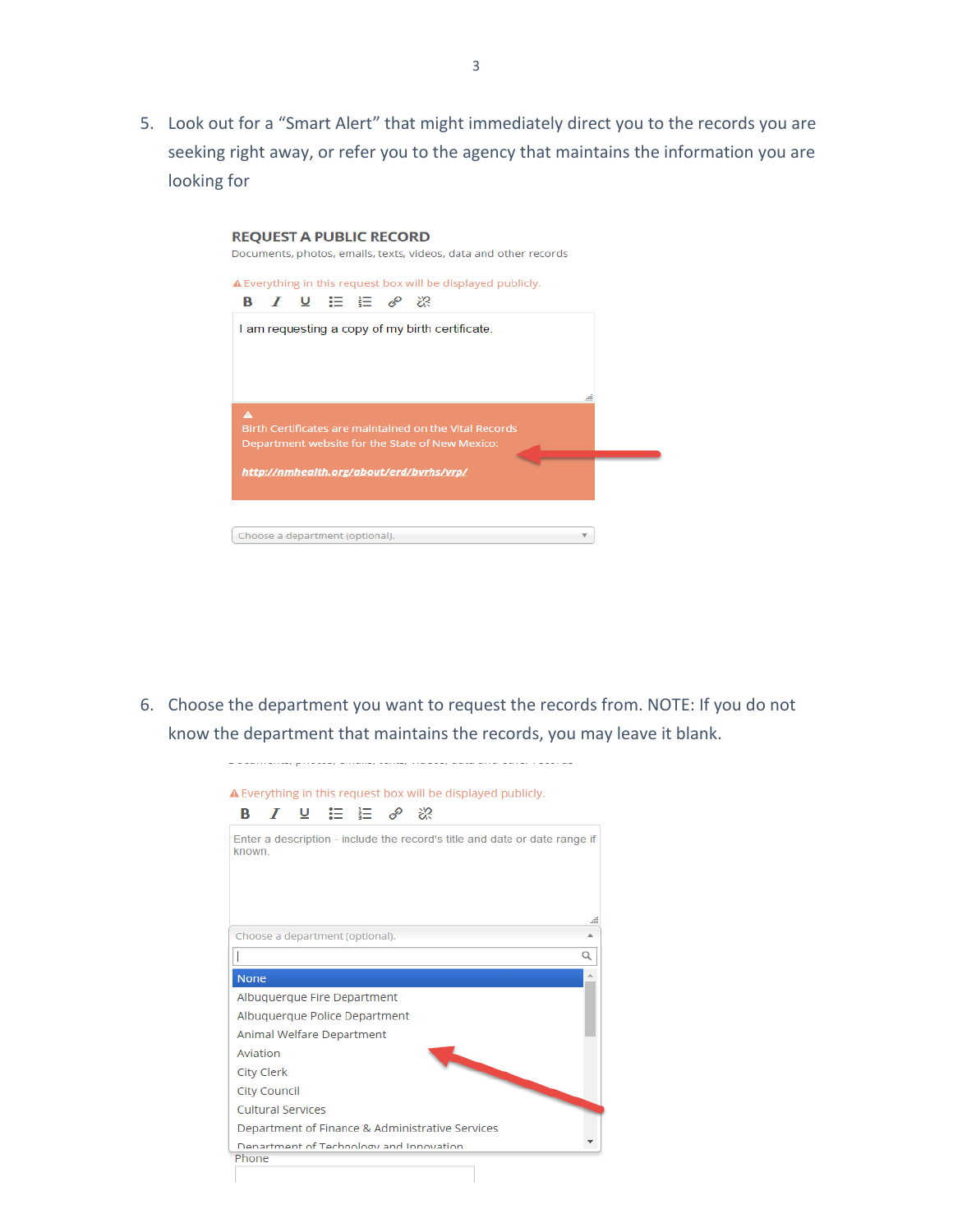7. If there is not a Smart Alert, continue to enter your information (name, phone number, and address are required to make a public records request as mandated by the State of New Mexico's IPRA Guidelines):

| * Email                         | <b>REQUESTER INFORMATION</b> |     |
|---------------------------------|------------------------------|-----|
| ∩<br>No email address available |                              |     |
| Name                            |                              |     |
|                                 |                              |     |
| Phone                           |                              |     |
|                                 |                              |     |
| Address                         |                              |     |
| City                            | <b>State</b>                 | Zip |
|                                 |                              |     |
| Company                         |                              |     |
|                                 |                              |     |

#### 8. Click "MAKE REQUEST" button on the bottom of the page to submit your request:

| Company                    |   |
|----------------------------|---|
|                            |   |
|                            |   |
|                            |   |
| <b>MAKE REQUEST</b>        |   |
| * Indicates required field |   |
| Cancel                     |   |
|                            | 4 |